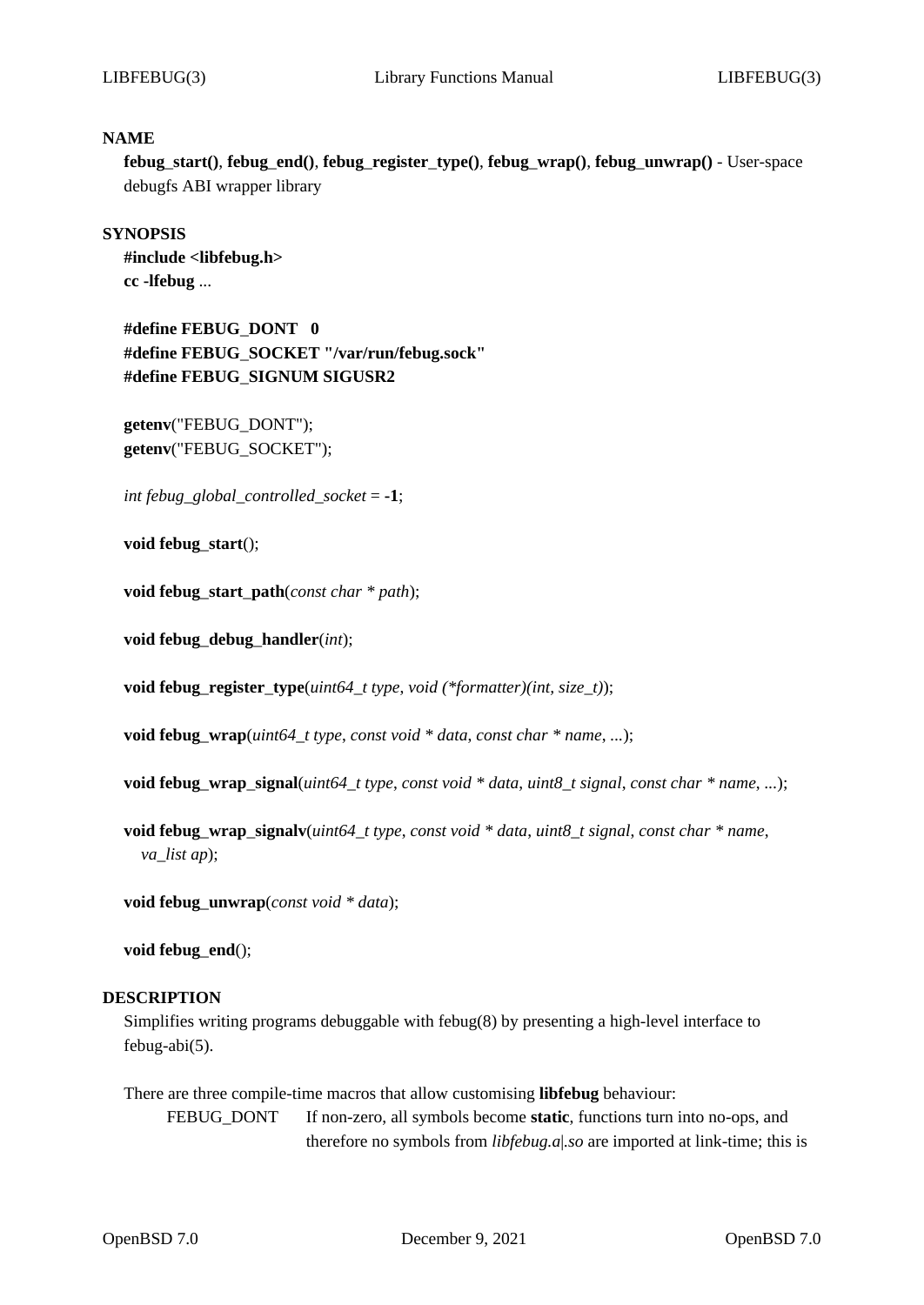|                     | intended as a way to easily disable febug $(8)$ integration completely on<br>release builds.                    |
|---------------------|-----------------------------------------------------------------------------------------------------------------|
|                     |                                                                                                                 |
| <b>FEBUG SIGNUM</b> |                                                                                                                 |
|                     | The signal to request from febug $(8)$ when using <b>febug_wrap</b> $()$ . Defaults to<br>SIGUSR <sub>2</sub> . |
|                     | FEBUG_SOCKET The path to connect to febug(8) on. Defaults to /var/run/febug.sock.                               |
|                     | There are two environment variables that allow a user to customise its behaviour:                               |
| FEBUG DONT          | If set, don't try to connect to febug $(8)$ , so all library functions become no-                               |
|                     | ops.                                                                                                            |
|                     | FEBUG SOCKET If set, use its value instead of the built-in FEBUG SOCKET to connect to                           |
|                     | $febug(8)$ .                                                                                                    |

To be debugged, a program needs to, first, call **febug***\_***start***\_***path**() (likely via **febug***\_***start**(), which simply passes FEBUG\_SOCKET thereto) to connect to febug(8), which, if successful, will set *febug\_global\_controlled\_socket* appropriately.

The program needs to install **febug***\_***debug***\_***handler**() (or a wrapper around it) as the signal handler for FEBUG\_SIGNUM (and any other signals, if different ones are explicitly requested); if notifications are disabled (by requesting SIGKILL), some event loop that answers on *febug\_global\_controlled\_socket* must be in place. It's a no-op if *febug\_global\_controlled\_socket* is **-1**.

The program should register handlers for types of variables it wishes to handle by calling **febug***\_***register***\_***type**() -- those type numbers should be consistent across the program, lest the wrong handler is called. If no handler was registered for a type, **febug***\_***debug***\_***handler**() will instead return a generic "not found" message. The handler takes the write end of the pipe as the first argument, and the variable ID as the second; it shouldn't close the pipe, as that is done by **febug***\_***debug***\_***handler**() regardless, and the program would then run the risk of closing another file with the same descriptor simultaneously opened by another thread. It's a no-op if *febug\_global\_controlled\_socket* is **-1**.

At any time, when the program wishes to expose a variable, it can call **febug***\_***wrap***\_***signalv**() (likely via **febug***\_***wrap***\_***signal**() (likely via **febug***\_***wrap**(), which passes FEBUG\_SIGNUM thereto)), which will send a **febug***\_***message** with the specified type and signal numbers, ID equal to the data pointer, and name formatted according to printf(3). It's a no-op if *febug\_global\_controlled\_socket* is **-1**.

When the variable goes out of scope, the program should call **febug***\_***unwrap**() to send a **stop***\_***febug***\_***message** with the same data pointer as it did **febug***\_***wrap**(), to prevent reading random data that might no longer be mapped, or make sense. It's a no-op if *febug\_global\_controlled\_socket* is **-1**.

When it wishes to stop being debugged, the program may call **febug***\_***end**() which will shut and reset *febug\_global\_controlled\_socket*, if any, and deallocate the type->handler map. The program may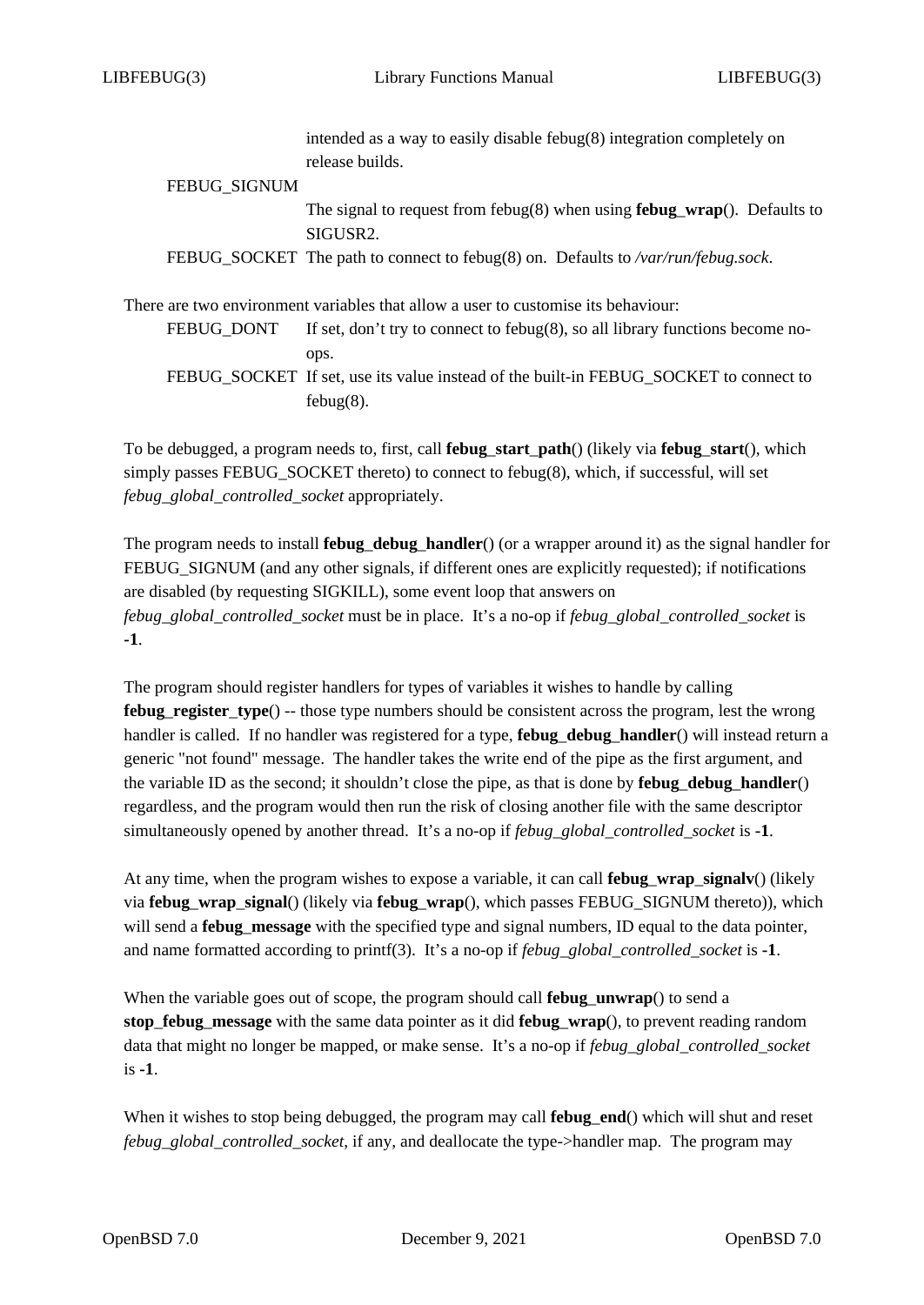omit this if it'd be the last thing it did before exiting, since the kernel will close all file descriptors and free all mappings anyway.

## **EXAMPLES**

The following program sorts a string with  $qsort(3)$  but waits half a second between each comparison; the string can be inspected via a febug(8) mount: // SPDX-License-Identifier: MIT

#define \_POSIX\_C\_SOURCE 200809L

#include <libfebug.h>

#include <errno.h> #include <signal.h> #include <stdio.h> #include <stdlib.h> #include <string.h> #include <time.h> #include <unistd.h>

```
#define CSTRING_FEBUG_TP 420
static void cstring_febug_formatter(int fd, size_t data) {
 const char * str = (const char *)data;
 dprintf(fd, "%s \nightharpoonup", str);
}
```

```
static int char_comp(const void * lhs, const void * rhs) {
 const struct timespec half_second = \{0, 500 * 1000 * 1000\};
 nanosleep(&half_second, 0);
```

```
return *(const char *)lhs - *(const char *)rhs;
}
```

```
int main() {
 febug_start();
 febug_register_type(CSTRING_FEBUG_TP, cstring_febug_formatter);
```
struct sigaction handler;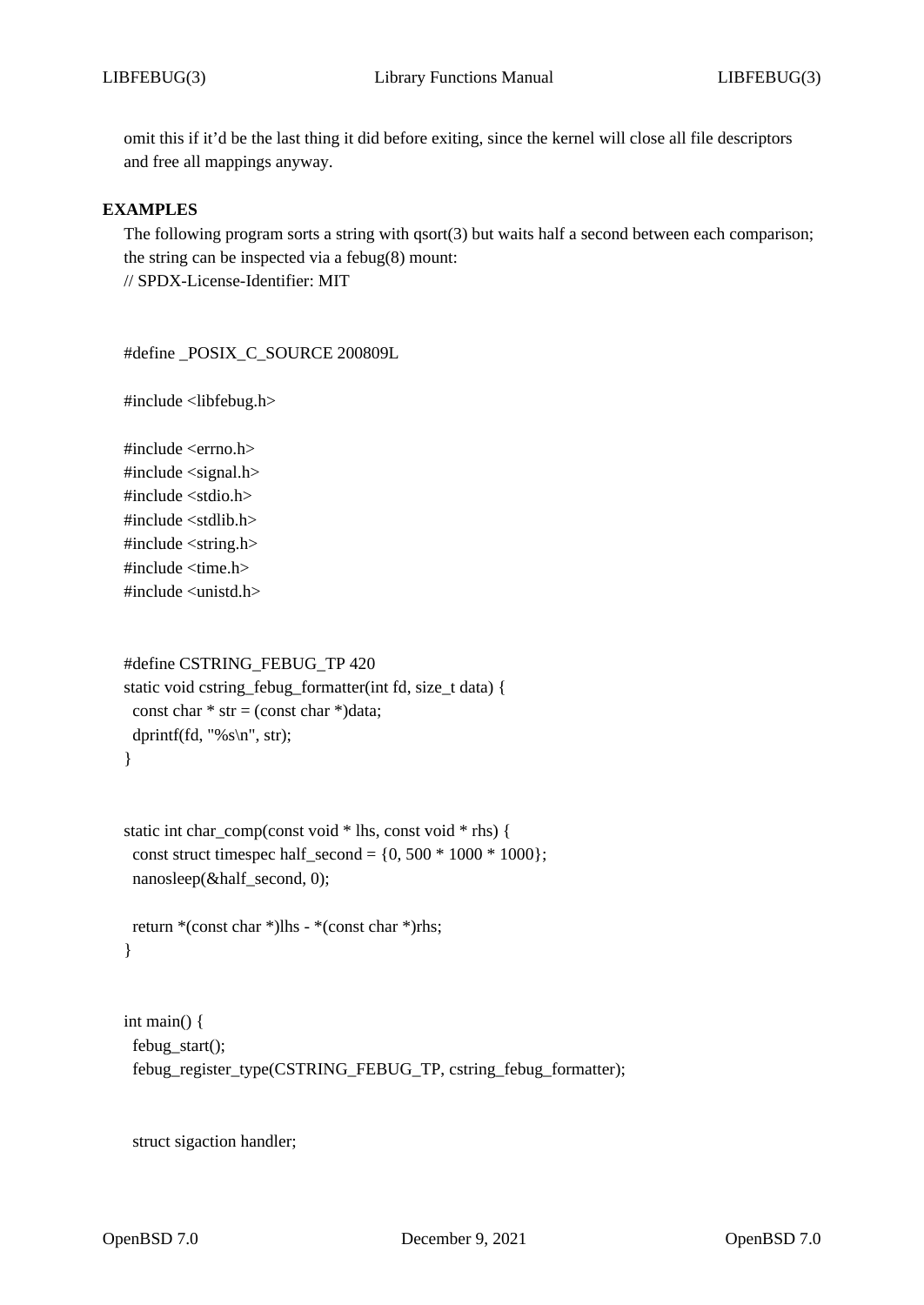```
memset(&handler, 0, sizeof(handler));
handler.sa_handler = febug_debug_handler;
if(sigaction(FEBUG_SIGNUM, &handler, 0) == -1) {
fprintf(stderr, "sigaction: %s\n", strerror(errno));
return 1;
}
```

```
{
 __attribute__((__cleanup__(febug_unwrap))) char data[] =
   "JVLOkgsYmhCyEFxouKzDNajivGlpWqbdBwnfTAXQcreRHPIUSMtZQWERTYUIOPqwertyuiop"
   "1234567890";
 febug_wrap(CSTRING_FEBUG_TP, data, "cool_data");
qsort(data, strlen(data), 1, char_comp);
}
sleep(2);
```
febug\_end(); }

# **SEE ALSO**

```
febug-abi(5) -- the ABI wrapped by this library.
libfebug++(3) and libfebug.rs(3) -- equivalent C++ and Rust libraries.
```
#### **SPECIAL THANKS**

To all who support further development, in particular:

- **+o** ThePhD
- **+o** Embark Studios
- **+o** Jasper Bekkers

# **REPORTING BUGS**

*febug tracker*: **https://todo.sr.ht/~nabijaczleweli/febug**

febug mailing list: <*~nabijaczleweli/febug@lists.sr.ht*>, archived at **https://lists.sr.ht/~nabijaczleweli/febug**

#### **NAME**

**febug::controlled***\_***socket**, **febug::wrapper**, **febug::formatters**, **febug::debug***\_***handler()** - User-space debugfs ABI wrapper library for C++

### **SYNOPSIS**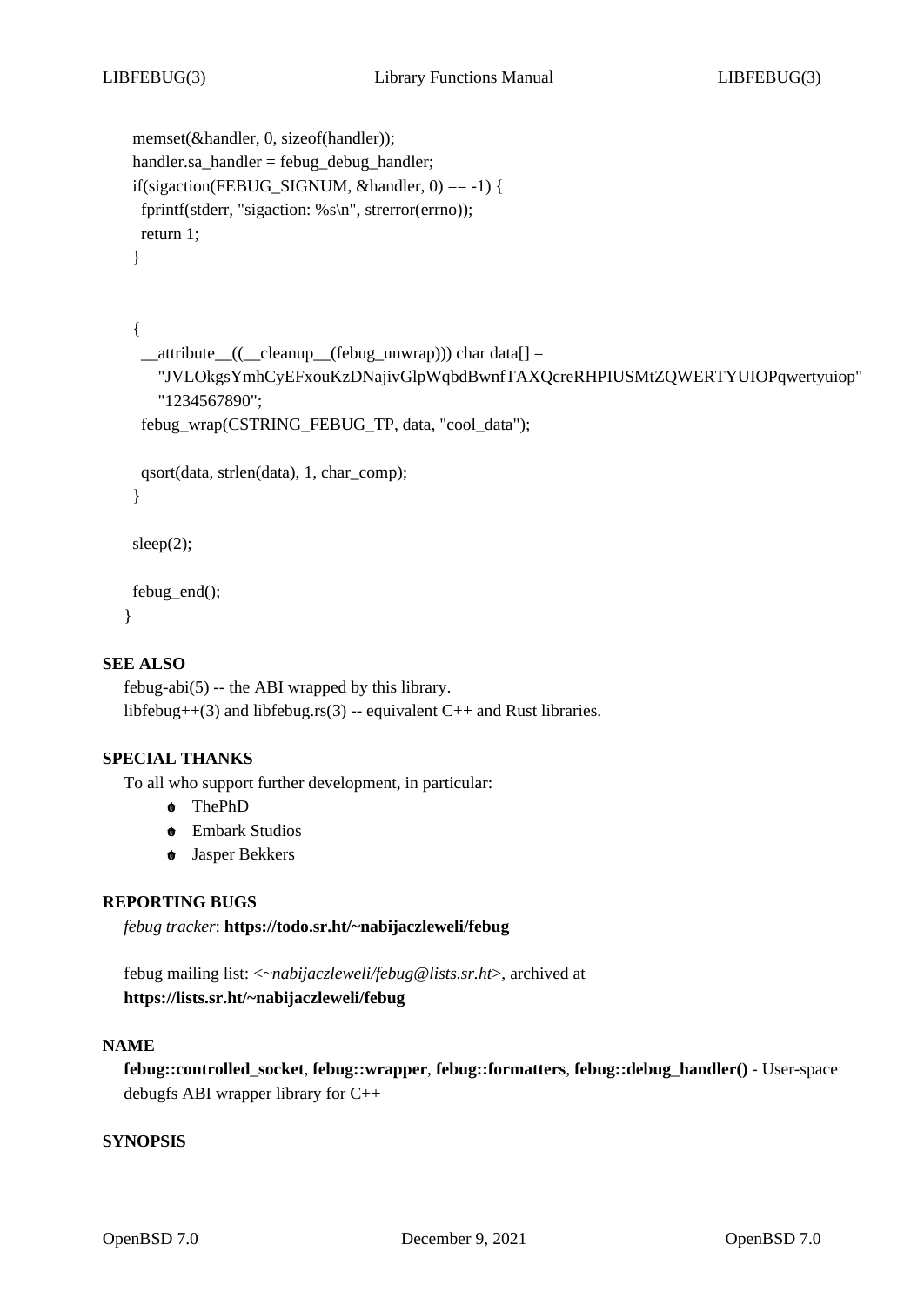**#include <libfebug.hpp> c++ -lfebug++** ...

**#define FEBUG***\_***DONT 0 #define FEBUG***\_***SOCKET "/var/run/febug.sock" #define FEBUG***\_***SIGNUM SIGUSR2**

**getenv**("FEBUG\_DONT"); **getenv**("FEBUG\_SOCKET");

*struct febug::controlled\_socket*; *const febug::controlled\_socket febug::global\_controlled\_socket*;

*struct febug::wrapper*;

**febug::wrapper::wrapper**(*const T & data*, *const char \* name*, *...*);

**febug::wrapper::wrapper**(*const T & data*, *uint8\_t signal*, *const char \* name*, *...*);

**febug::wrapper::wrapper**(*const T & data*, *uint8\_t signal*, *const char \* name*, *va\_list ap*);

*std::map<size\_t, void (\*)(int, size\_t)> febug::formatters*;

**void febug::debug***\_***handler**(*int*);

#### **DESCRIPTION**

Simplifies writing  $C_{++}$  programs debuggable with febug(8) by presenting a high-level interface to febug-abi(5).

There are three compile-time macros that allow customising **libfebug++** behaviour:

FEBUG\_DONT If non-zero, all symbols become **static**, functions turn into no-ops, and therefore no symbols from *libfebug++.a*|*.so* are imported at link-time; this is intended as a way to easily disable febug(8) integration completely on release builds.

FEBUG\_SIGNUM

- The signal to request from febug(8) when using **febug***\_***wrap**(). Defaults to SIGUSR2.
- FEBUG\_SOCKET The path to connect to febug(8) on. Defaults to */var/run/febug.sock*.

There are two environment variables that allow a user to customise its behaviour:

FEBUG\_DONT If set, don't try to connect to febug(8), so all library functions become noops.

FEBUG\_SOCKET If set, use its value instead of the built-in FEBUG\_SOCKET to connect to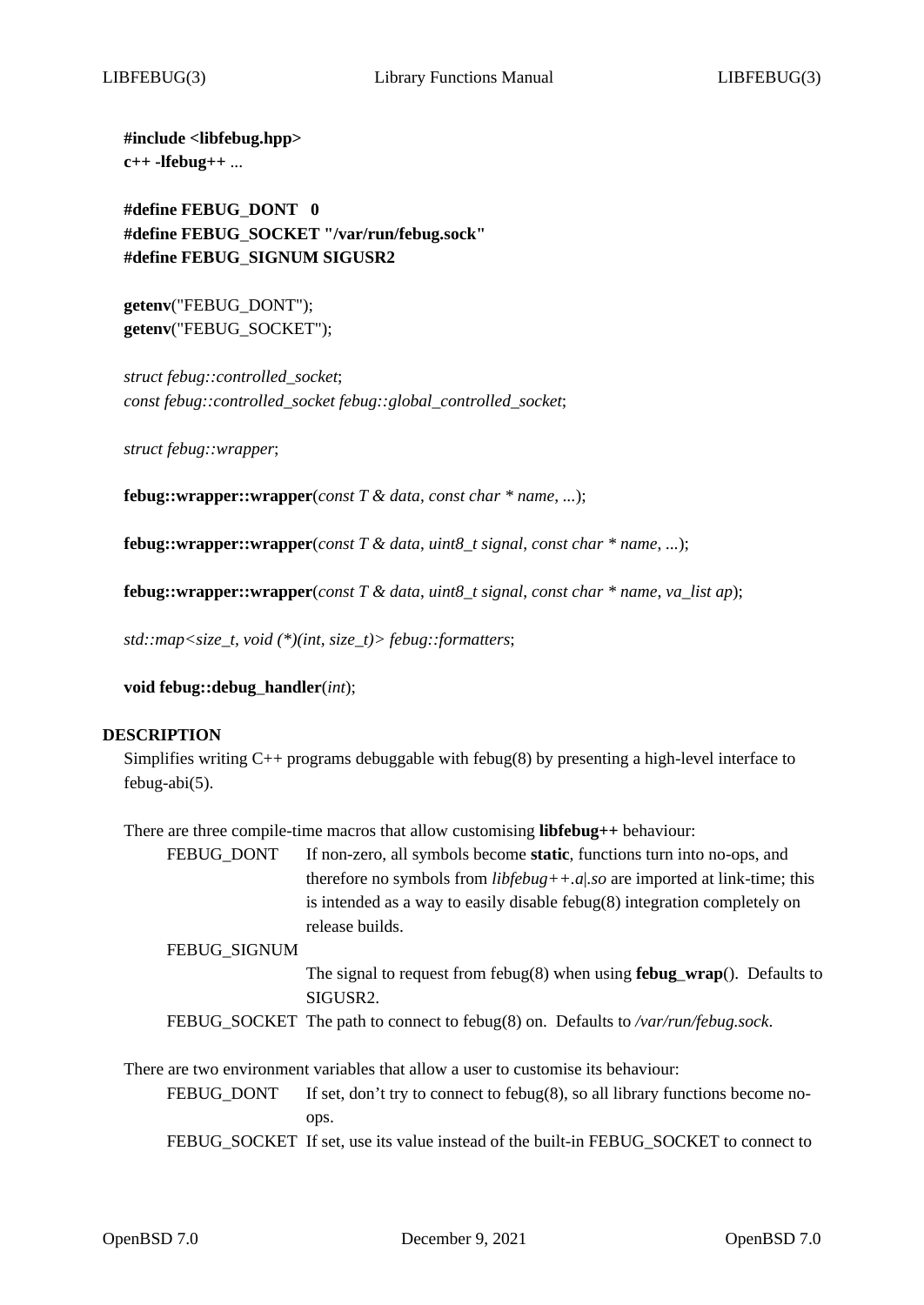febug(8).

The *febug::controlled\_socket* structure is defined as follows: struct febug::controlled\_socket { int  $fd = -1$ ; inline operator int() const noexcept { return this->fd; } controlled socket(const char  $*$  path = FEBUG\_SOCKET) noexcept; ~controlled\_socket() noexcept; };

There is a global instance at *febug::global\_controlled\_socket* which, if *path* (FEBUG\_SOCKET) isn't the null pointer, attempts to connect to febug(8) and will set *fd*, if successful. Similarly, destroying it will hang up and reset *fd*.

The program needs to install **febug::debug***\_***handler**() (or a wrapper around it) as the signal handler for FEBUG SIGNUM (and any other signals, if different ones are explicitly requested); if notifications are disabled (by requesting SIGKILL), some event loop that answers on *febug::global\_controlled\_socket* must be in place. It's a no-op if *febug::global\_controlled\_socket* is **-1**.

The program should register handlers for types of variables it wishes to handle by adding entries to *febug::formatters* -- the key is typeid(std::decay\_t<T>).hash\_code(), so if this yields different results for two types that should have the same handler, multiple entries need to be registered. If no handler was registered for a type, **febug::debug***\_***handler**() will instead return a generic "not found" message. The handler takes the write end of the pipe as the first argument, and the variable ID as the second; it shouldn't close the pipe, as that is done by **febug::debug***\_***handler**() regardless, and the program would then run the risk of closing another file with the same descriptor simultaneously opened by another thread.

The *febug::wrapper* structure is defined as follows:

```
template <class T>
struct febug::wrapper {
  const T * data;
  wrapper(const T & data, const char * name, ...) noexcept;
  wrapper(const T & data, uint8_t signal, const char * name, ...) noexcept;
  wrapper(const T & data, uint8_t signal, const char * name, va_list ap) noexcept;
  ~wrapper() noexcept;
};
```
If the program wishes to debug a variable, it should construct a *febug::wrapper* referencing it; the constructor will send a **febug***\_***message** with the type corresponding to typeid(std::decay\_t<T>).hash\_code(), ID corresponding to the pointer to *data*, signal being either specified or defaulting to FEBUG\_SIGNUM, and name formatted according to printf(3). The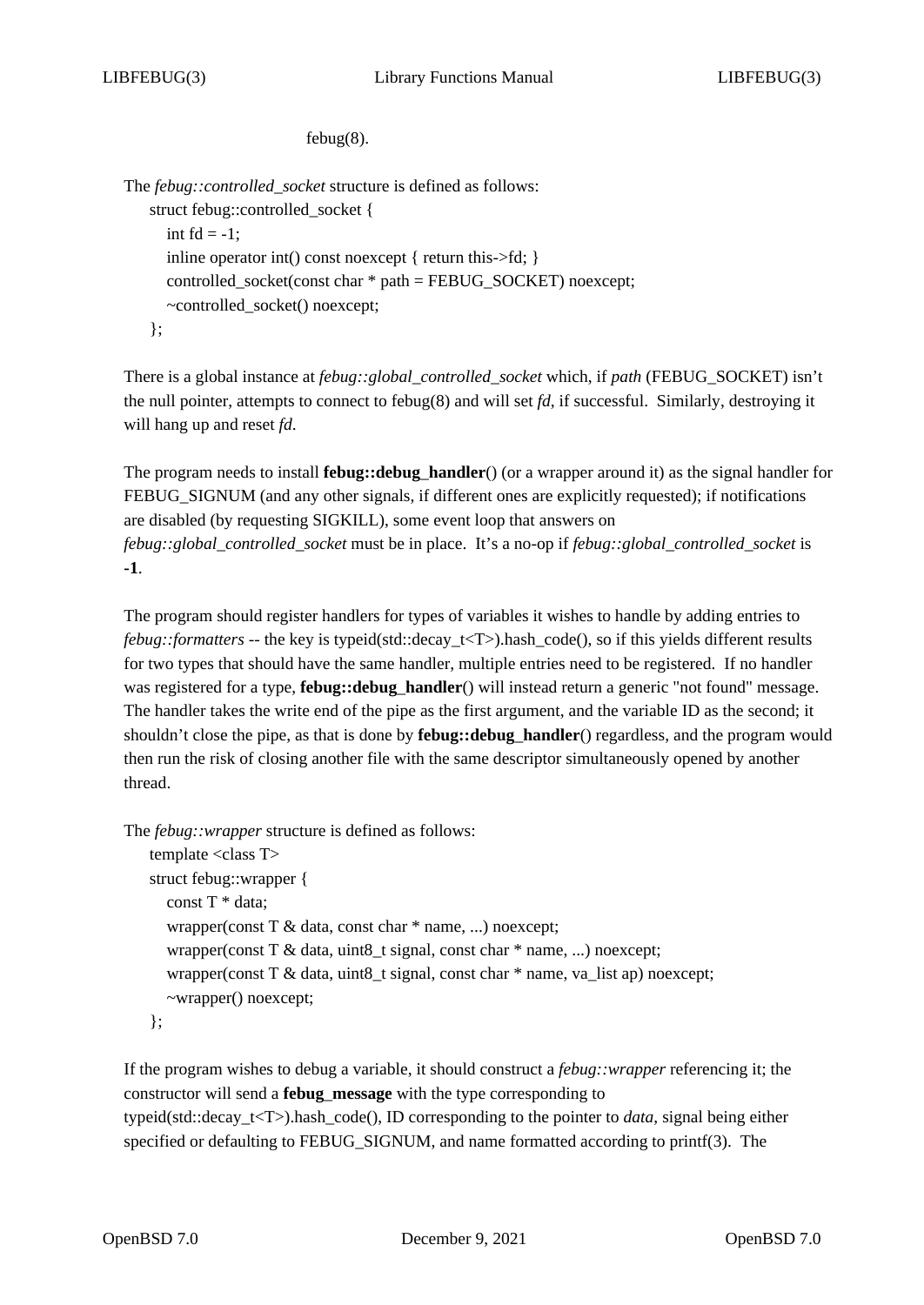destructor will send a **stop***\_***febug***\_***message**. Both become no-ops if *febug::global\_controlled\_socket* is **-1**.

## **EXAMPLES**

The following program sorts a *std::vector<int>* with **std::sort**() but waits a second between each comparison; the vector and the amount of comparisons can be inspected via a febug(8) mount: // SPDX-License-Identifier: MIT

```
#include <libfebug.hpp>
```
#include <algorithm> #include <cstring> #include <errno.h> #include <unistd.h> #include <vector>

```
int main() {
 if(febug::global_controlled_socket != -1) {
  febug::formatters.emplace(
     typeid(std::vector<int>).hash_code(), [](int retpipe, std::size_t vid) {
       const std::vector<int> & data = *(const std::vector<int> *)vid;
       for(auto num : data)
        dprintf(retpipe, "%d ", num);
       write(retpipe, \lceil \ln \rceil, 1);
     });
  febug::formatters.emplace(
     typeid(std::size_t).hash_code(), [](int retpipe, std::size_t vid) {
       const std::size_t & data = *(\text{const} \cdot \text{std}:\text{size}\_\text{t}^*)\text{vid};dprintf(retpipe, "%zu\n", data);
     });
 }
```

```
struct sigaction handler {};
handler.sa_handler = febug::debug_handler;
if(sigaction(FEBUG_SIGNUM, &handler, nullptr) == -1)
 std::fprintf(stderr, "sigaction: %s\n", std::strerror(errno));
```
{

```
std::vector<int> data\{-1, -2, -3, 0, 1, 2, 3, -1, -2, -3, 0, 1, 2, 3,
```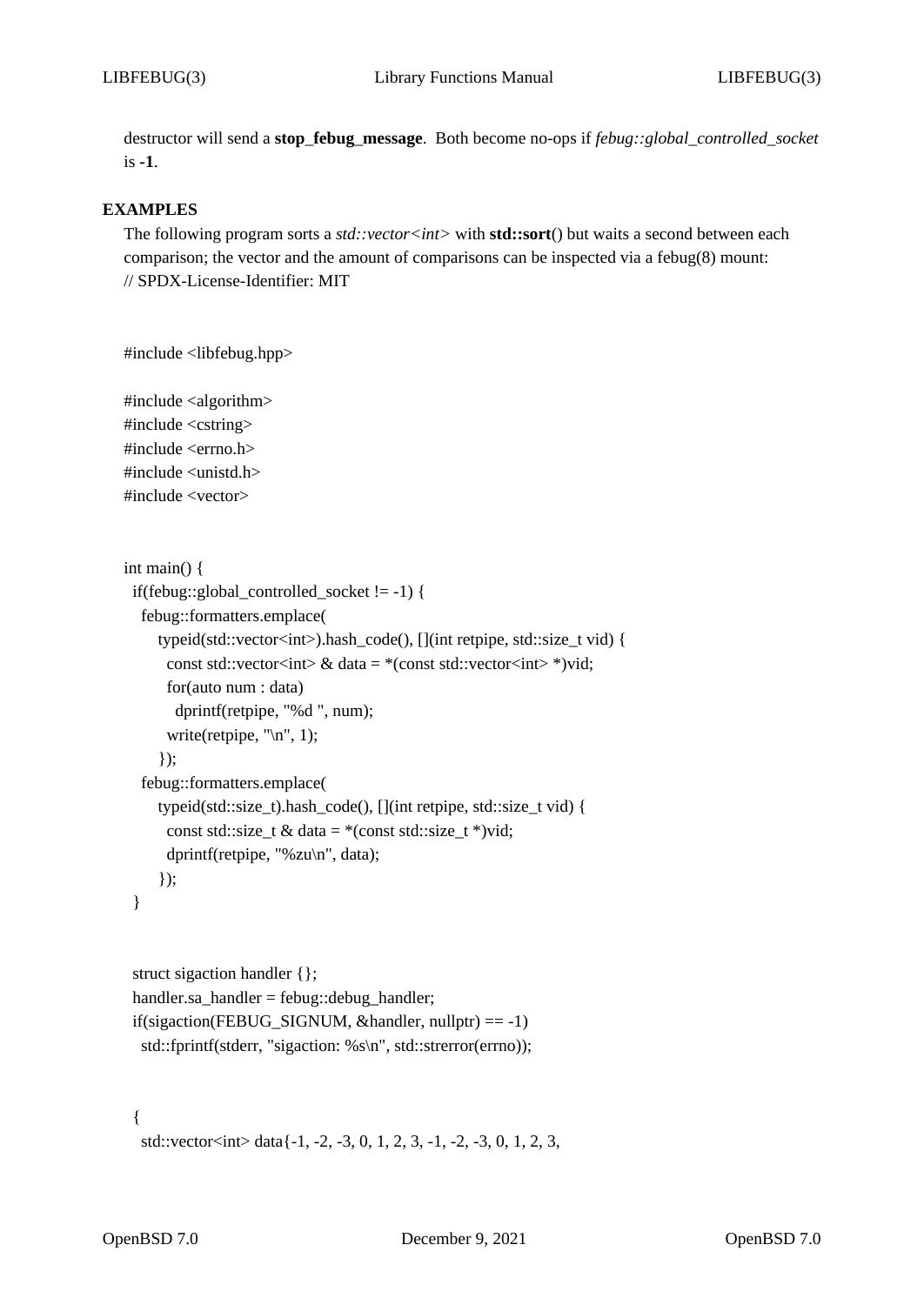-1, -2, -3, 0, 1, 2, 3, -1, -2, -3, 0, 1, 2, 3,  $-1, -2, -3, 0, 1, 2, 3, -1, -2, -3, 0, 1, 2, 3$ std::size\_t comparisons\_done{}; febug::wrapper data\_w{data, "cool\_data"}; febug::wrapper comparisons\_done\_w{comparisons\_done, "comparisons"};

```
std::sort(data.begin(), data.end(), [&](auto lhs, auto rhs) {
  sleep(1);
  ++comparisons_done;
  return \text{lns} < \text{rhs};
 });
}
sleep(2);
```
#### }

### **SEE ALSO**

febug-abi(5) -- the ABI wrapped by this library. libfebug(3) and libfebug,rs(3) -- equivalent C and Rust libraries.

### **SPECIAL THANKS**

To all who support further development, in particular:

- **+o** ThePhD
- **+o** Embark Studios
- **+o** Jasper Bekkers

#### **REPORTING BUGS**

*febug tracker*: **https://todo.sr.ht/~nabijaczleweli/febug**

febug mailing list: <*~nabijaczleweli/febug@lists.sr.ht*>, archived at **https://lists.sr.ht/~nabijaczleweli/febug**

#### **NAME**

**febug::start()**, **febug::Wrapper**, **febug::Wrappable**, **febug::StaticWrappable**, **febug::GLOBAL***\_***CONTROLLED***\_***SOCKET**, **febug::FORMATTERS** - User-space debugfs ABI wrapper library for Rust

### **SYNOPSIS**

[dependencies]  $febug = "0.2.0 - 1 - gf2b65f5c"$ 

**env!("FEBUG***\_***DONT")? env!("FEBUG***\_***SOCKET") = "/var/run/febug.sock"**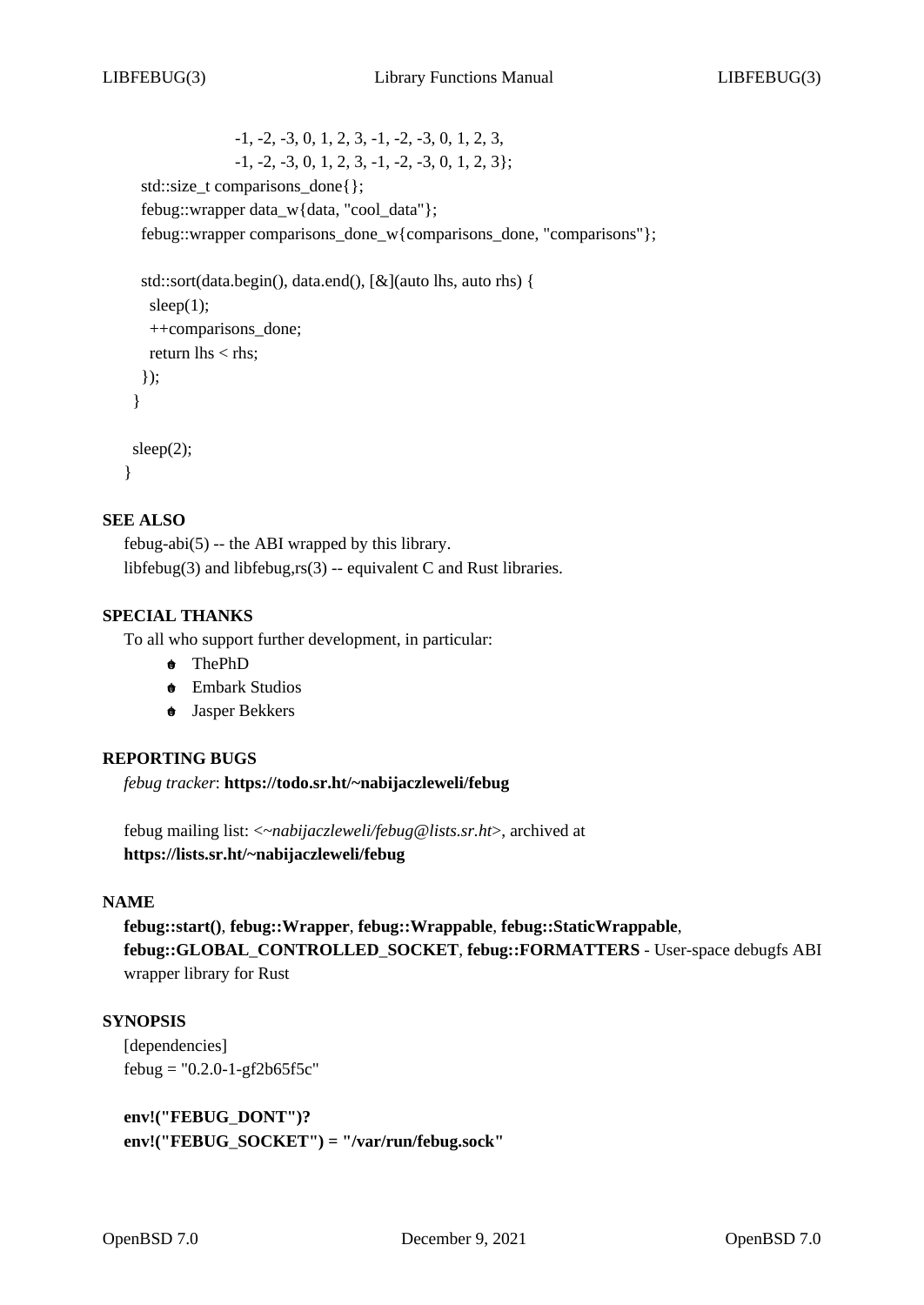# **env!("FEBUG***\_***SIGNUM") = SIGUSR2**

**env::var**("FEBUG\_DONT"); **env::var**("FEBUG\_SOCKET");

*static GLOBAL\_CONTROLLED\_SOCKET: AtomicI32* = **-1**;

**fn febug::start**();

**fn febug::start***\_***raw**(*path: &[u8]*);

**extern "C" fn debug***\_***handler**(*\_: c\_int*);

**bool fn febug::install***\_***handler**();

**bool fn febug::install***\_***handler***\_***signal**(*signal: u8*);

**fn febug::end**();

*static febug::FORMATTERS: Lazy<Mutex<BTreeMap<TypeId, fn(&mut File, usize)>>>*;

*trait febug::StaticWrappable: 'static*;

**Wrapper<Self> fn febug::StaticWrappable::wrap**(*&self*, *name: Arguments<'\_>*);

**Wrapper<Self> fn febug::StaticWrappable::wrap***\_***signal**(*&self*, *signal: u8*, *name: Arguments<'\_>*);

*trait febug::Wrappable*;

**Wrapper<Self> fn febug::Wrappable::wrap**(*&self*, *tp: u64*, *name: Arguments<'\_>*);

**Wrapper<Self> fn febug::Wrappable::wrap***\_***signal**(*&self*, *tp: u64*, *signal: u8*, *name: Arguments<'\_>*);

*struct febug::Wrapper<T>* { /\* ... \*/ };

**Wrapper<T> fn febug::Wrapper::new**(*&self*, *tp: u64*, *data:argument*, *name: fmt::Arguments*, *name: Arguments<'\_>*);

**Wrapper<T> fn febug::Wrapper::new***\_***signal**(*&self*, *tp: u64*, *data:argument*, *signal: u8*, *name: fmt::Arguments*, *name: Arguments<'\_>*);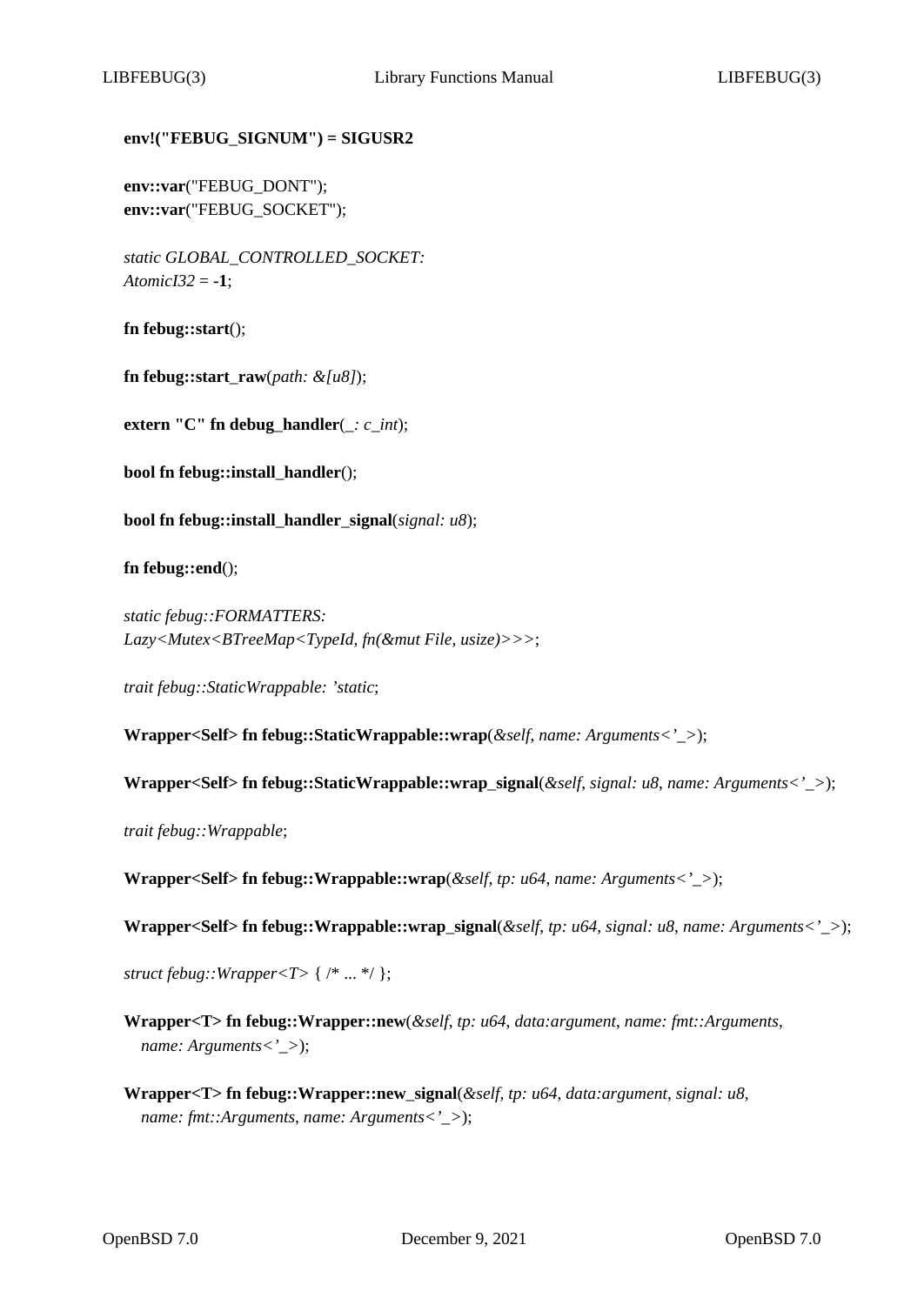*struct febug::abi::FebugMessage*; *struct febug::abi::StopFebugMessage*; *struct febug::abi::AttnFebugMessage*;

### **DESCRIPTION**

Simplifies writing Rust programs debuggable with febug(8) by presenting a high-level interface to febug-abi(5).

|              | There are three compile-time environment variables that allow customising libfebug.rs behaviour: |
|--------------|--------------------------------------------------------------------------------------------------|
| FEBUG_DONT   | If set, all functions turn into no-ops; this is intended as a way to easily                      |
|              | disable febug(8) integration completely on release builds.                                       |
| FEBUG_SIGNUM |                                                                                                  |
|              | The signal to request from febug $(8)$ when using <b>febug_wrap</b> $()$ . Defaults to           |
|              | SIGUSR2.                                                                                         |
|              | FEBUG_SOCKET The path to connect to febug(8) on. Defaults to /var/run/febug.sock.                |
|              | There are two environment variables that allow a user to customise its behaviour:                |
| FEBUG_DONT   | If set, don't try to connect to febug(8), so all library functions become no-                    |
|              | ops.                                                                                             |
|              |                                                                                                  |

FEBUG\_SOCKET If set, use its value instead of the built-in FEBUG\_SOCKET to connect to febug(8).

To be debugged, a program needs to, first, call **febug::start***\_***raw**() (likely via **febug::start**(), which simply passes *b"/var/run/febug.sock"* thereto) to connect to febug(8), which, if successful, will set *febug::GLOBAL\_CONTROLLED\_SOCKET* to the connection's file descriptor.

The program needs to install **febug::debug***\_***handler**() (or a wrapper around it) as the signal handler for FEBUG SIGNUM (and any other signals, if different ones are explicitly requested); if notifications are disabled (by requesting SIGKILL), some event loop that answers on *febug::GLOBAL\_CONTROLLED\_SOCKET* must be in place. It's a no-op if *febug::GLOBAL\_CONTROLLED\_SOCKET* is **-1**. A convenience **febug::install***\_***handler**() function is provided, doing just that, and returning **true** if the handler was installed.

The program should register handlers for types of variables it wishes to handle by adding entries to *febug::FORMATTERS*. If no handler was registered for a type, or the lock was poisoned, **febug::debug***\_***handler**() will write a generic "not found" message. The key is *std::any::TypeId* corresponding to the debugged type; if your type is not *'static*, lie here. The handler takes the write end of the pipe as the first argument, and the variable ID as the second. It's a no-op if *febug::GLOBAL\_CONTROLLED\_SOCKET* is **-1**.

At any time, when the program wishes to expose a variable, it can construct a *febug::Wrapper* (likely via one of the convenience *febug::StaticWrappable* or *febug::Wrappable* traits), which will send a **febug***\_***message** with the specified type and signal numbers (defaulting to SIGUSR2), ID equal to the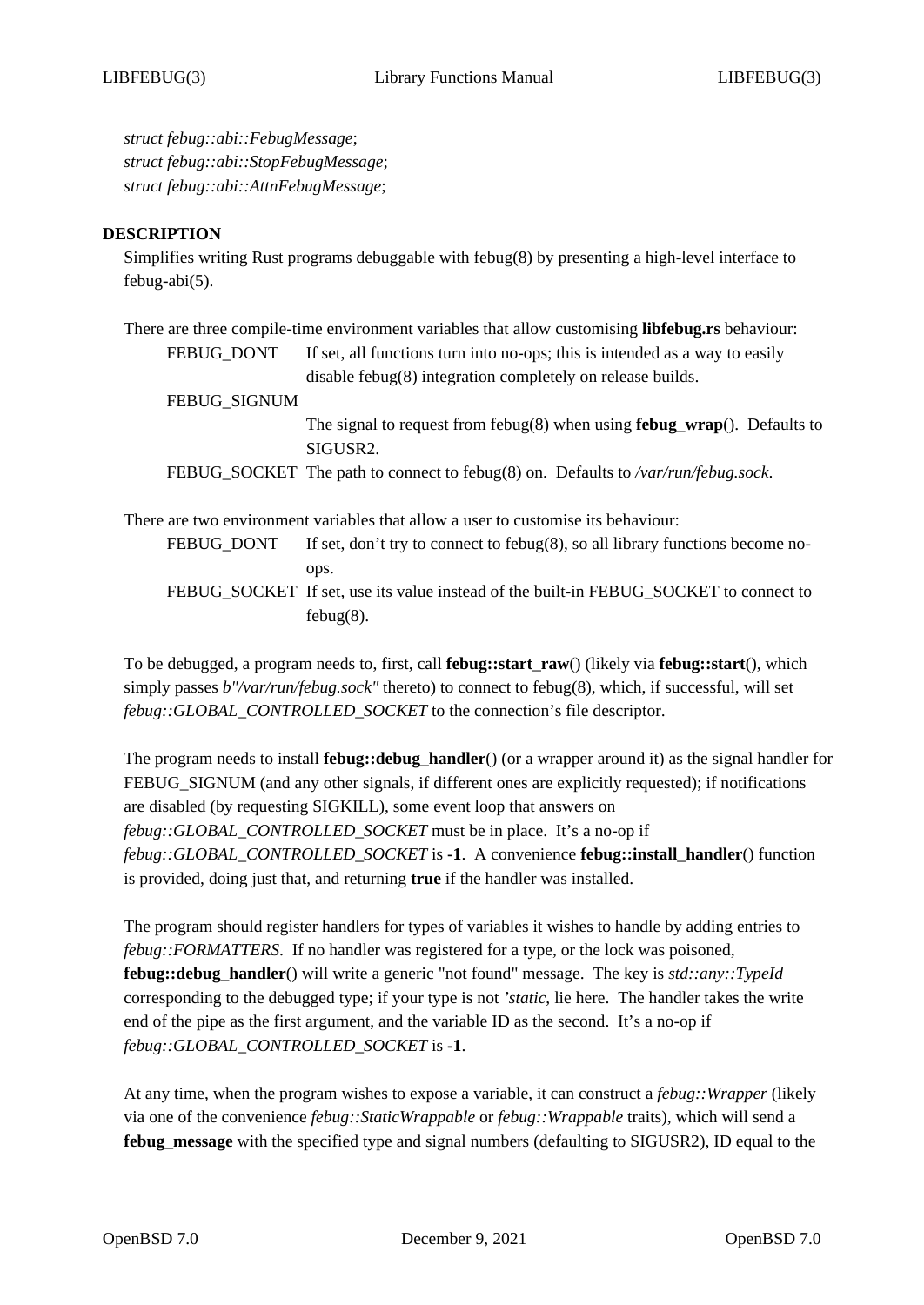address of the data argument, and name formatted. It's a no-op if *febug::GLOBAL\_CONTROLLED\_SOCKET* is **-1**.

When dropped, *febug::Wrapper* will send a **stop***\_***febug***\_***message**. It's a no-op if *febug::GLOBAL\_CONTROLLED\_SOCKET* is **-1**.

When it wishes to stop being debugged, the program may call **febug::end**() which will shut and reset *febug::GLOBAL\_CONTROLLED\_SOCKET*. The program may omit this if it'd be the last thing it did before exiting, since the kernel will close all file descriptors and free all mappings anyway.

# **EXAMPLES**

The following program spawns 10 threads, each successive one sorting a longer subsection of a *String*, but waits a quarter-second between each comparison; the *String* for each thread and the amount of comparisons can be inspected via a febug(8) mount: // SPDX-License-Identifier: MIT

extern crate febug;

use febug::StaticWrappable; use std::time::Duration; use std::any::TypeId; use std::io::Write; use std::thread;

```
fn main() \{febug::start();
  if febug::install_handler() {
     febug::FORMATTERS.lock()
       .unwrap()
       .insert(TypeId::of::<String>(), |of, vid| {
          let data = unsafe { &*(vid as *const String) };
         let = of.write_all(data.as_bytes());
         let = of.write_all(b"\n^n);});
  }
  let threads =(0..10).map(|i| {
       thread::spawn(move || {
```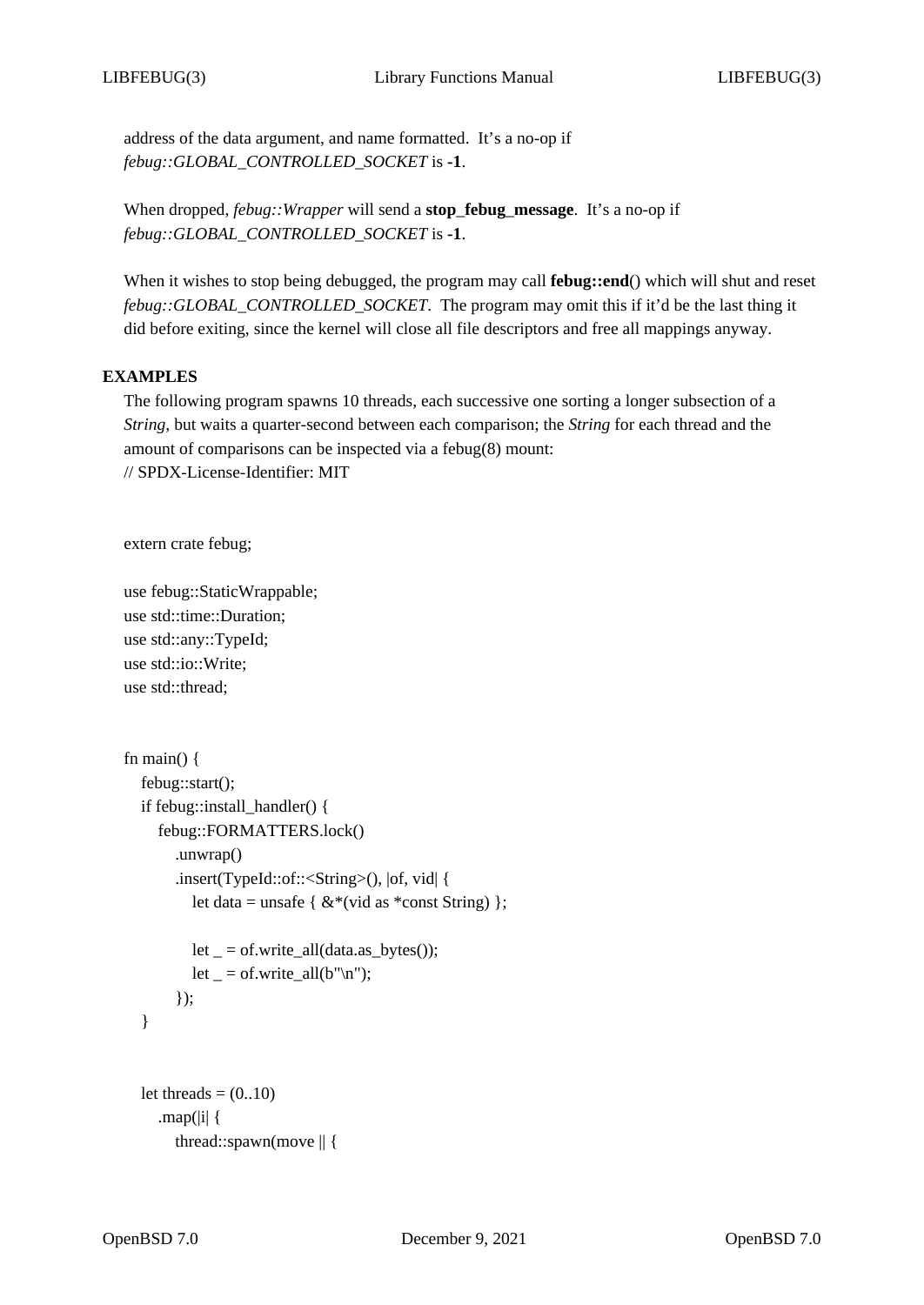```
let mut sorteing = "The quick red fox jumps over the lazy brown \setminusdog... tHE QUICK RED FOX JUMPS OVER THE \
                   LAZY BROWN DOG!!"
                      [0..(i + 1) * 10].to_string();
       let _sorteing_w = sorteing.wrap(format_args!("cool_data_{}", i));
       unsafe { sorteing.as_bytes_mut() }.sort_unstable_by(|a, b| {
         thread::sleep(Duration::from_millis(250));
         a.cmp(b)
       \}:
       thread::sleep(Duration::from_secs(2));
     })
  })
  .collect::\langle Vec \rangle:
for t in threads {
  let = t.join();
```
# **SEE ALSO**

} }

febug-abi(5) -- the ABI wrapped by this library. libfebug(3) and libfebug++(3) -- equivalent C and C++ libraries.

# **SPECIAL THANKS**

To all who support further development, in particular:

- **+o** ThePhD
- **+o** Embark Studios
- **+o** Jasper Bekkers

# **REPORTING BUGS**

*febug tracker*: **https://todo.sr.ht/~nabijaczleweli/febug**

febug mailing list: <*~nabijaczleweli/febug@lists.sr.ht*>, archived at **https://lists.sr.ht/~nabijaczleweli/febug**

### **NAME**

**struct febug***\_***message**, **struct stop***\_***febug***\_***message**, **struct attn***\_***febug***\_***message** - User-space debugfs ABI

## **SYNOPSIS**

**#include <febug-abi.h>**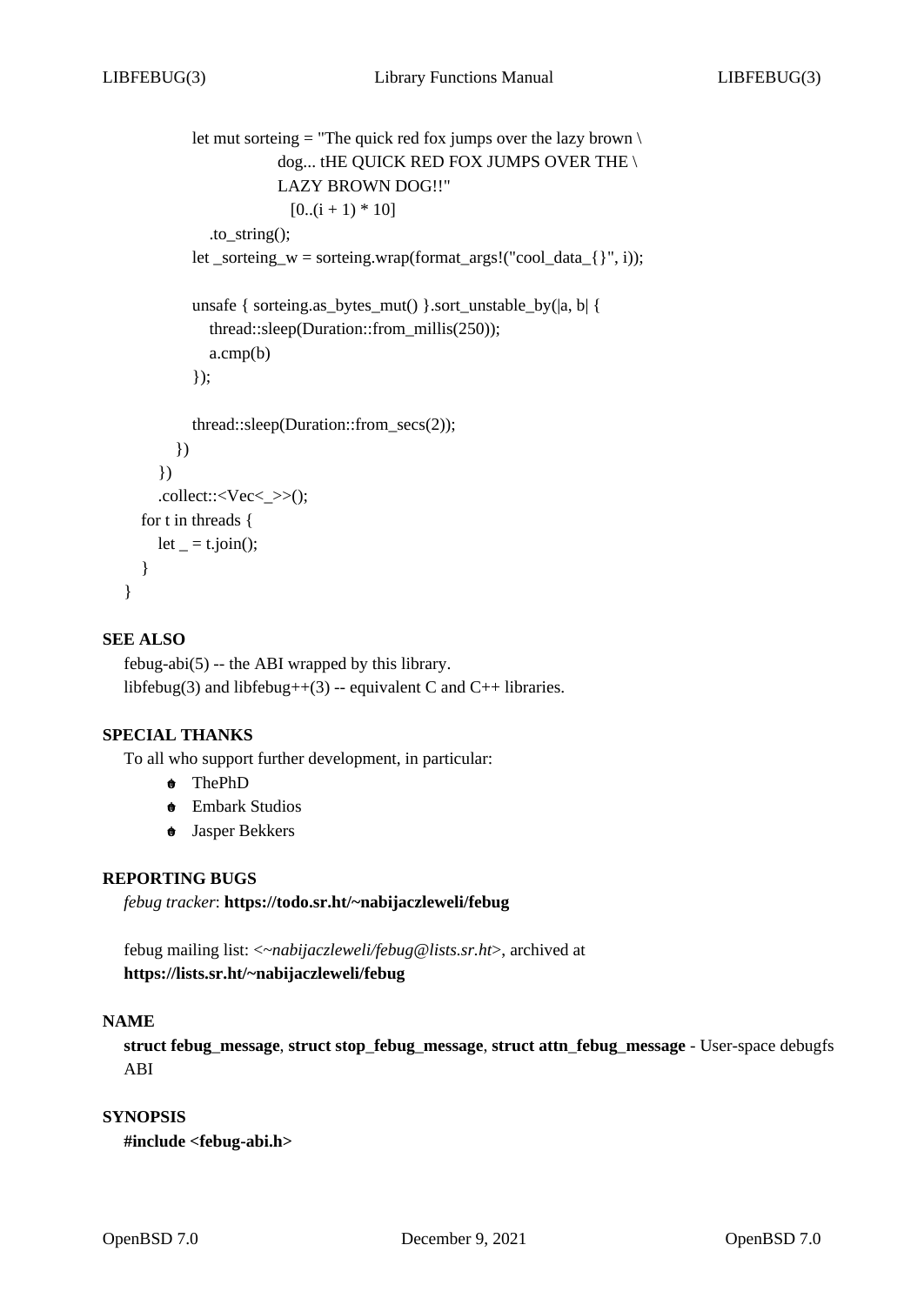*struct febug\_message*; *struct stop\_febug\_message*; *struct attn\_febug\_message*;

## **DESCRIPTION**

The febug ABI consists of two messages sent from the program wishing to be debugged to febug(8), and one sent from febug(8) to the program.

To be debugged, the program must create a socket with socket(AF\_UNIX, SOCK\_SEQPACKET, 0) and connect(2) to the appropriate end-point (*/var/run/febug.sock*, conventionally). The filesystem will then immediately acquire effective credentials from the client. After febug(8) receives credentials, a directory corresponding to the debugged process' PID will be created in the filesystem.

*All* messages must be sent in a single send(2) or sendmsg(2) call, specifying the exact size of the message, as that's what's used to differentiate between different messages. febug(8) will ignore messages (whose sizes) it does not recognise.

Afterward, for each variable of interest, the process should send a 4096-byte **febug***\_***message**, defined as follows:

```
struct [[packed]] febug_message {
  uint64_t variable_id;
  uint64_t variable_type;
  uint8_t signal;
  char name[/* Enough to bring the overall size to 4096. */];
```
}; Wherein

| variable id | is the locally unique identifier of the variable (e.g. a pointer to that variable).               |
|-------------|---------------------------------------------------------------------------------------------------|
|             | <i>variable_type</i> is arbitrary user data, passed back to the program verbatim (e.g. a function |
|             | pointer to a formatter).                                                                          |
| signal      | is the signal to send to the program when a variable is to be read (see below).                   |
| name        | is the globally unique name of this variable -- a NUL terminator is respected but                 |
|             | not required if the name truly spans to the final byte. If the same as one of the                 |
|             | already-present variables, it will be overridden.                                                 |

When febug(8) receives a **febug***\_***message**, it creates a file under the process' directory. When that file is opened, febug(8) will:

- 1. send the process an **attn***\_***febug***\_***message** with a single file descriptor via SCM\_RIGHTS auxilliary data (see  $\text{cmsg}(3)$ ) representing the write end of a pipe.
- 2. kill(2) the process with the signal from the *signal* field if it wasn't SIGKILL.

Note, that the sent file descriptor *must* be closed by the program when it's done serialising the variable, and therefore, if the process opts not to receive a signal, it *must* handle the message through some other mechanism.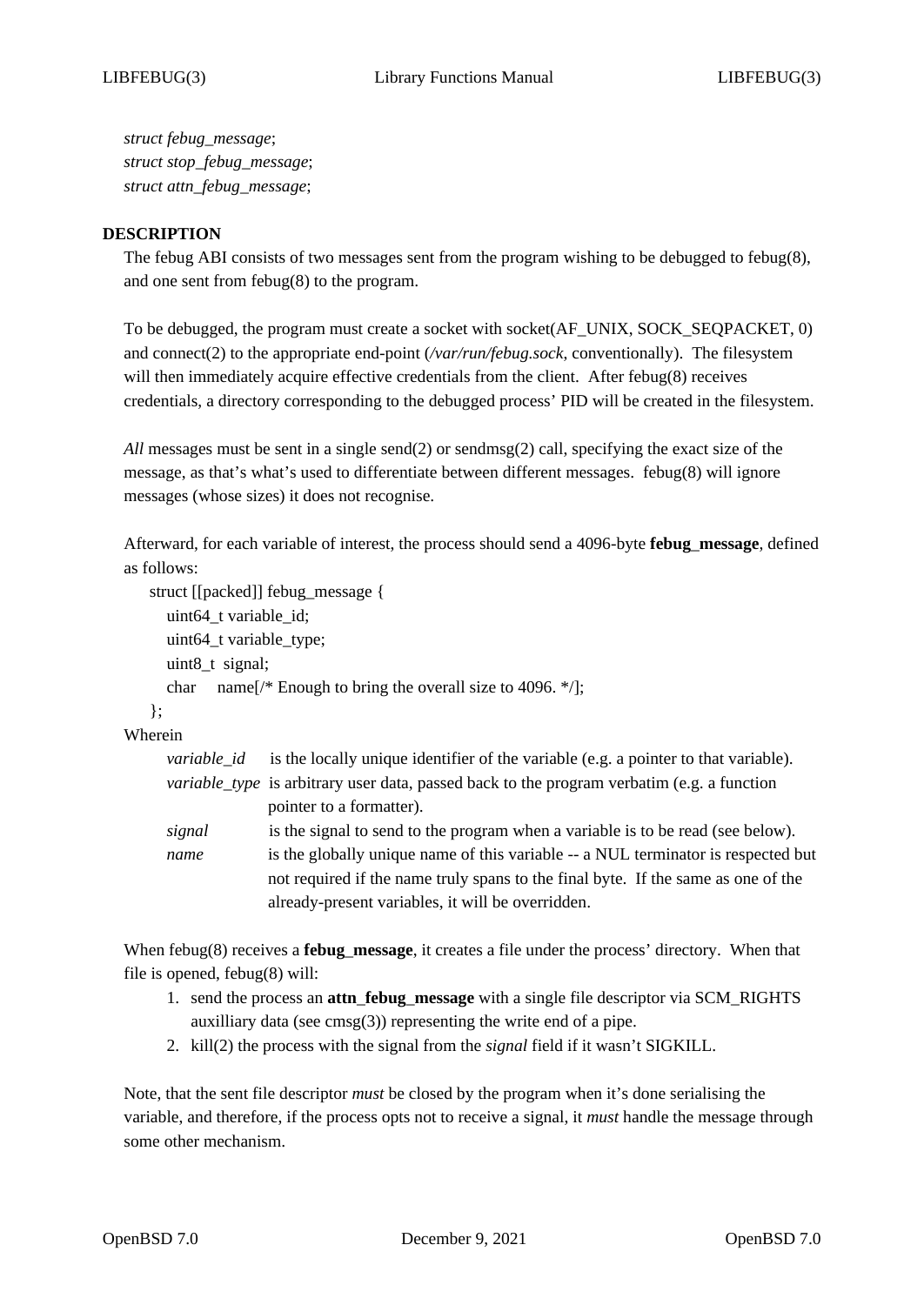**attn***\_***febug***\_***message** is 16 bytes, and defined as follows: struct [[packed]] attn\_febug\_message { uint64 t variable id; uint64\_t variable\_type; };

Both fields correspond to the ones sent in the **febug***\_***message** that installed the variable.

The process may receive any number of **attn***\_***febug***\_***message**s until it sends an 8-byte **stop***\_***febug***\_***message**, defined as follows:

```
struct [[packed]] stop_febug_message {
  uint64 t variable id;
};
```
Upon receipt, the corresponding variable, if any, is unlinked.

When the process' end of the socket is closed, all extant variables are freed, and the process' directory is removed.

### **SEE ALSO**

libfebug(3), libfebug++(3), and libfebug.rs(3) -- libraries that wrap this ABI.

### **SPECIAL THANKS**

To all who support further development, in particular:

- **+o** ThePhD
- **+o** Embark Studios
- **+o** Jasper Bekkers

#### **REPORTING BUGS**

*febug tracker*: **https://todo.sr.ht/~nabijaczleweli/febug**

febug mailing list: <*~nabijaczleweli/febug@lists.sr.ht*>, archived at **https://lists.sr.ht/~nabijaczleweli/febug**

#### **NAME**

**febug** - User-space debugfs filesystem driver

#### **SYNOPSIS**

**febug***\_***start()** [**-h**|**--help**] [**-V**|**--version**] [**-d**] [*libfuse options*] *mountpoint*

# **DESCRIPTION**

Mounts a filesystem at *mountpoint* that allows programs to register themselves and expose variables to be (relatively) non-intrusively inspected at run-time, inspired by Linux's *debugfs*: **https://www.kernel.org/doc/html/latest/filesystems/debugfs.html** filesystem.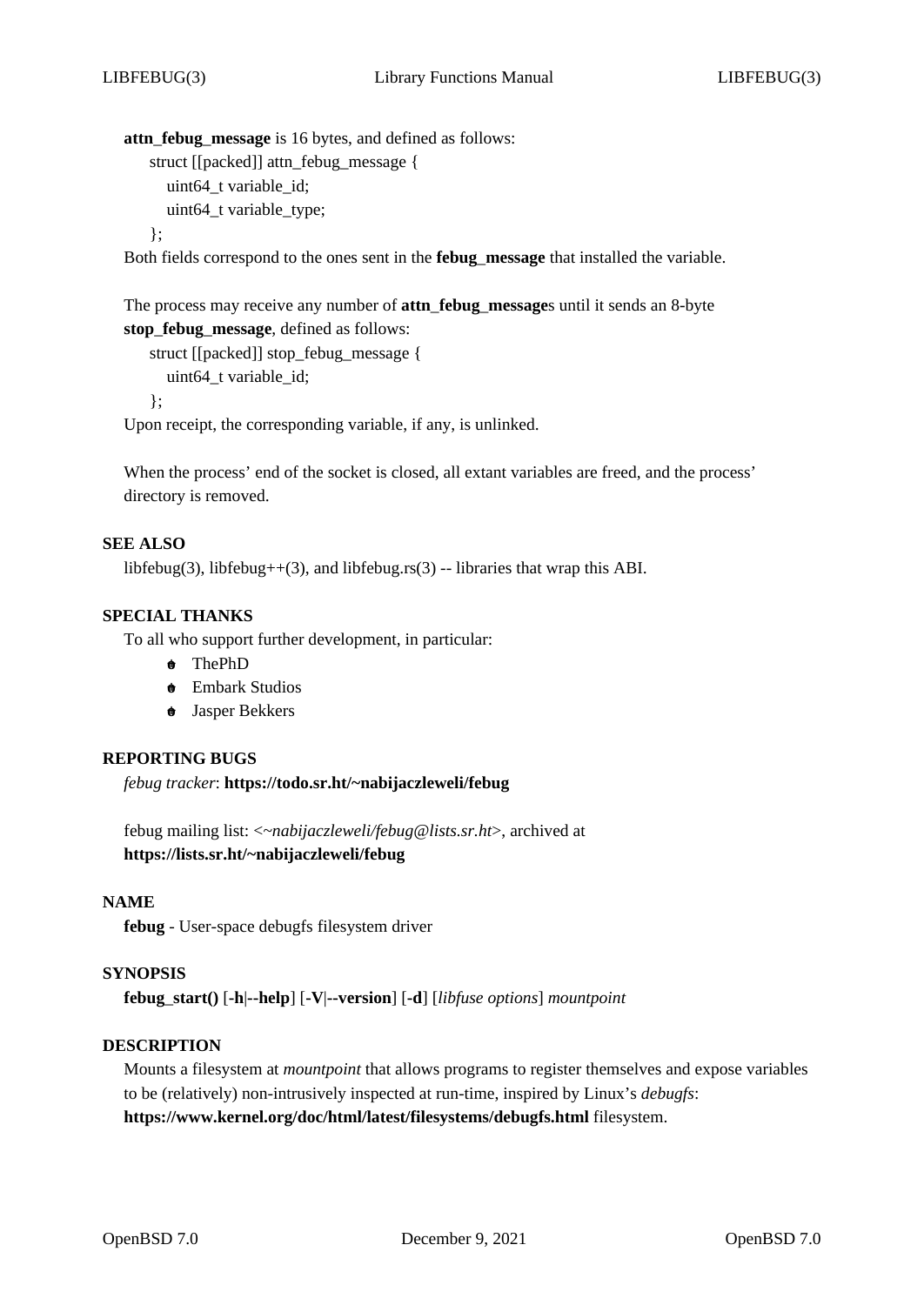See febug-abi(8) for implementation details, and the *EXAMPLES* section for an example debug session.

## **OPTIONS**

**-h**, **--help** and **-V**, **--version** are self-explanatory.

**-d** enables debug output from both **febug***\_***start()** and **libfuse**.

**febug***\_***start()** passes all arguments (which have to, therefore, include *mountpoint*) to fuse\_main(3), with **-f** (foreground) and **-o default***\_***permissions** appended. If run with effective UID of **0**, it also appends **-o allow***\_***other**.

#### **ENVIRONMENT**

FEBUG\_SOCKET the socket at which to listen for programs, or */var/run/febug.sock* by default.

#### **EXAMPLES**

# **rcctl start** febug \$ **mount** | **grep** febug fusefs on /var/run/febug type fuse (local) \$ **./out/examples/vector-sort** & [1] 1409 \$ LD\_LIBRARY\_PATH=*out* **./out/examples/string-qsort** & [2] 1410 \$ **ls** */var/run/febug/* 1409 1410 \$ **ls -l** */var/run/febug/* dr-xr-x--- 4 nabijaczleweli users 0 Jan 15 19:52 1409 dr-xr-x--- 3 nabijaczleweli users 0 Jan 15 19:52 1410 \$ **ls** */var/run/febug/1409/* comparisons cool\_data \$ **cat** */var/run/febug/1409/\** 24 -3 -2 -3 -2 -3 -2 3 -1 -2 -3 0 1 2 3 -1 -2 -3 0 1 2 3 -1 -2 -3 0 1 2 3 -1 2 1 0 1 2 3 -1 0 -1 0 1 2 3 \$ **cat** */var/run/febug/1409/\** 45 -3 -2 -3 -2 -3 -2 -3 -2 -2 -3 -3 -2 -1 3 -1 1 0 0 1 2 3 2 -1 3 0 1 2 3 -1 2 1 0 1 2 3 -1 0 -1 0 1 2 3 \$ **grep** . */var/run/febug/\*/\** /var/run/febug/1409/comparisons:71 /var/run/febug/1409/cool\_data:-3 -3 -3 -3 -3 -3 -2 -2 -2 -2 -2 -2 -1 3 -1 1 0 0 1 2 3 2 -1 3 0 1 2 3 -1 2 1 0 1 2 3 -1 0 -1 0 /var/run/febug/1410/cool\_data:3012987654ACEFOLJKODNIEMIGHBPPbdWwnfTpXQcreRlVvUSitZQWjRTYUa \$ **kill** *%1* \$ **ls** */var/run/febug/* 1410